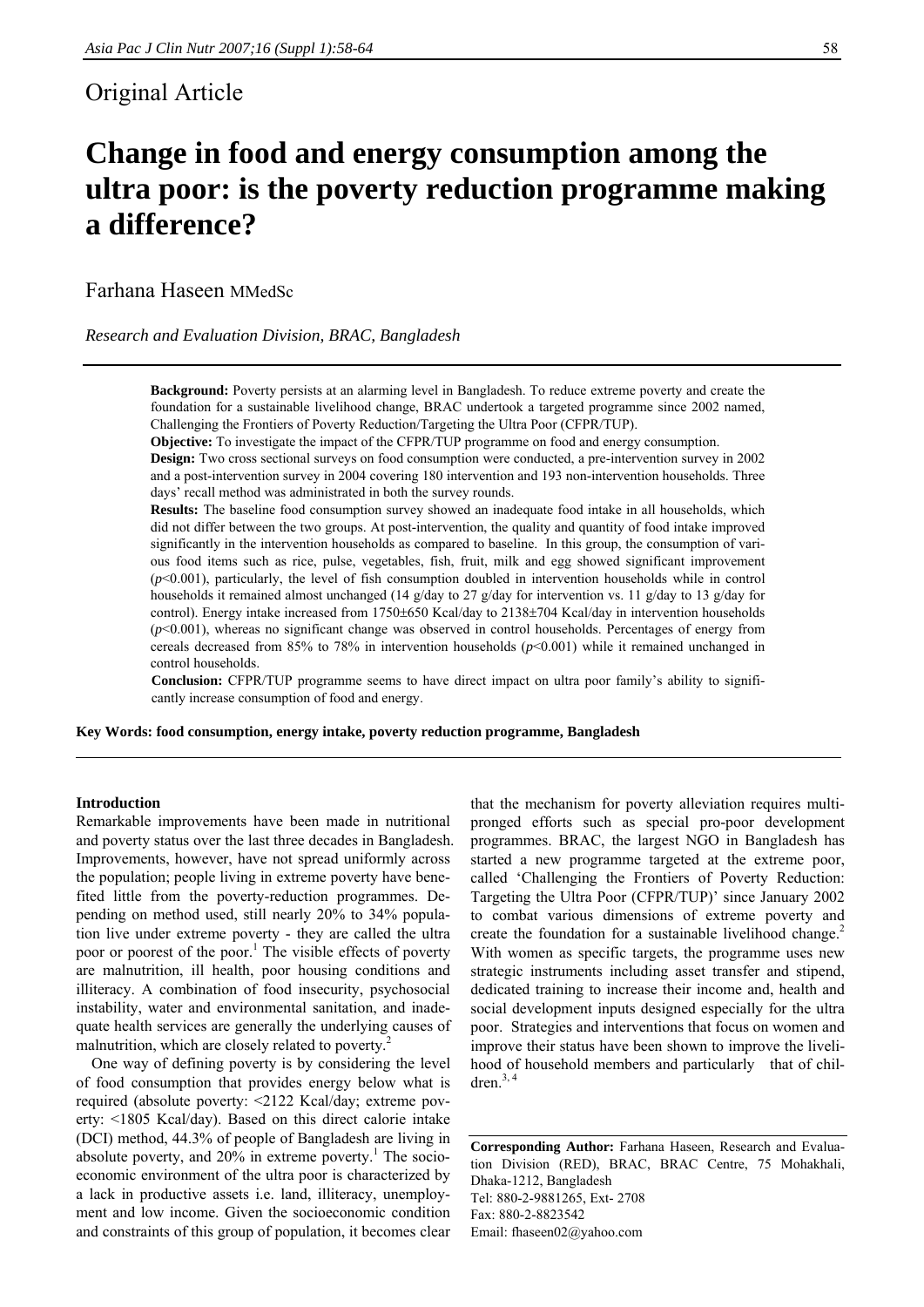Part of the increased household income controlled by women may be used to purchase non-staple foods, thus increase food diversity and micronutrient intake.<sup>5</sup> This is of particular importance because food and nutrient intakes in ultra poor households are precariously low and micronutrient deficiencies are prevalent.<sup>2</sup> It is assumed that the interactive development activities of the TUP programme would enhance the quality of life of the ultra poor in the form of increased purchasing capacity, home based food production, and households participation in development activities, which would eventually lead to improve food intake and finally improve nutritional status.

As poverty lines were calculated using a basic needs approach whereby the food component of the poverty line is anchored to the recommended daily energy requirements of household members,<sup>1</sup> food consumption defines the food poverty line and is a critical way to assess improvement in poverty status. Food consumption could therefore be a useful indicator for assessing the impact of the programme on reduction of poverty among the ultra poor. This paper examines whether BRAC's CFPR/TUP programme has a positive impact on food and nutrient consumption of the programme participants.

# **Materials and method**

## *Subjects*

The targeting strategy followed by the CFPR/TUP programme gave rise to two groups of ultra poor households. The first step of the targeting consisted of carrying out a participatory wealth ranking (PWR). A survey and verification was then carried out in the households identified as the poorest in this exercise (the PWR ultra poor) to select programme participants (details description elsewhere).<sup>6</sup> Those finally selected were referred to as the 'Selected Ultra Poor' (SUP) households and those who were PWR ultra poor but not finally selected by the programme after survey and verification were referred to as the 'Not Selected Ultra Poor' (NSUP) households. Therefore, the intervention cannot be termed as truly random. Rather, these NSUP households were considered as the comparison group.

# *Study design and data collection*

The CFPR/TUP programme purposively selected three extremely poverty stricken districts of Bangladesh- Nilphamari, Rangpur and Kurigram. The study was carried out on a cross-section of the target and comparison households of the three districts over two rounds with a two year interval. In 2002, a baseline survey on food consumption was conducted. In 2004, a repeat survey was done which allowed assessment of changes in food consumption over the period between 2002 and 2004. Three days' recall method was administrated to collect data on food consumption in both the survey rounds. In both surveys, data were collected during the same months (June-July) to minimize the factor of seasonal variation on food consumption and also to see the impact of intervention after two years.

Two-stage sampling technique was used. In the first stage, two BRAC area offices were selected depending on the highest concentration of both SUP and NSUP households from the three programme-operated districts. A complete sampling frame of the SUP and NSUP households was then prepared, using the probability proportion to size (PPS) technique. The desired numbers of SUP and NSUP households were randomly selected from the sampling frame of each selected area office. A BRAC area office encompasses approximately 400-600 households from SUP group.

As no data were available related with present research objective sample size was determined using the prevalence of malnutrition in under-5 children in country published by government.<sup>7</sup> Considering stunting prevalence rate (52%), the required change for the estimated changes as  $\pm$ 5% and width of the class interval as 14% the required sample size was 195 households for each group. A total of 400 households- 200 from SUP and 200 from NSUP had thus to be completed for statistically representative sample. Finally data of 373 households were analysed: 190 households in SUP and 183 in NSUP. Twenty two households (8 SUP and 14 NSUP) had incomplete information and 5 households (2 SUP and 3 NSUP) were excluded from analysis due to baseline consumption of more than 833 g/day of cereals, which was considered as maximum cereal consumption figure for the bottom 20% of rural population.<sup>8</sup> Inclusion criteria and socio-economic condition at baseline of the households lost to follow up from both groups were similar to those households who remain in the trial.

A structured questionnaire was used to collect data. The woman who was responsible for cooking was asked to recall all food items consumed last three days. Food consumption was recorded using a checklist of food to help the respondents to recall the names, frequencies and amounts of foods consumed during the last there days. The checklist included 16 food groups eaten generally in Bangladesh. The quantities of purchased foods consumed were estimated by recording their monetary equivalents. The quantities of other foods consumed were estimated in household measures, and the ingredients of cooked foods consumed were recorded. In order to convert the amounts of food consumed from household measures to gram weight estimates, a local conversion table was followed.<sup>9</sup>

*Data calculation:* All food items recorded were categorized in one of eight food groups: cereals, pulses, vegetables, fish, meat, egg, milk, fruit and oil. Food items such as water, tea, spices and beetle leaf were not included. The foods consumed were divided into selected food groups on the basis of food composition table with the following modification: rice and wheat were merged in cereals group, green leafy vegetables, non leafy vegetables and roots were pooled in the food group of vegetables, and fats, oils and oil seeds were in oils group. Expenditure of food was calculated based on local market price. The effect of money inflation was adjusted by comparing the same food basket between 2002 and 2004. Quality of diet was evaluated based on the allowance recommended for Bangladeshi people.10 To avoid mistake in energy intake calculation caused by differences in food composition, the values of all foods were computed using the same food composition table pertinent for both 2002 (preintervention) and 2004 (post-intervention).

Intake per person was calculated at the household level by dividing the total intake of each single food by the total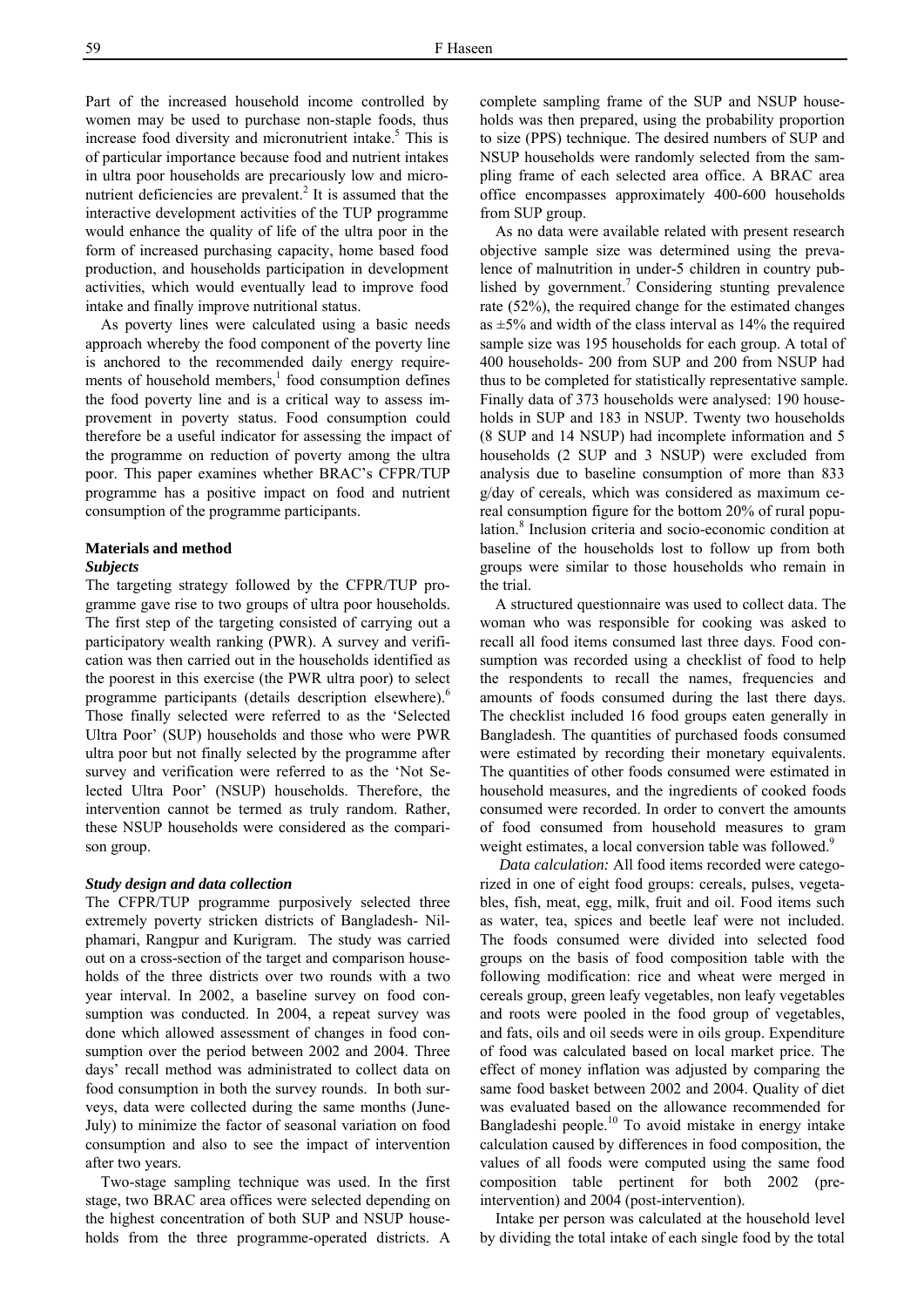number of consumption units in the household. An adult individual present at every meal within the one day period was counted as a full-time consumer, with the value of one consumption unit. Children <12 years were considered as half (0.5) an adult person. All family members, including children were valued similarly in terms of consumption unit. In both 2002 and 2004 the same procedure was applied to calculate consumption unit though children aged 10 and 11 years old from 2002 crossed the consideration of half (0.5) an adult person in 2004. However, number of this age group was insignificant comparing the whole population, 72 out of 1247 individual (5%). In addition, the percentage of children in 2002 and 2004 was similar (31% and 30% respectively,  $p=0.54$ ). Arithmetic adjustments of the numbers of consumption units was made for household members who were partially absent. If a household member was absent at one of the usual three meals consumed in the household, two-thirds of a consumption unit, instead of one, was allocated to this member.<sup>11</sup>

The data collection procedure was aided by the use of a kitchen scale, various standard utensils, such as measuring spoons, cups, glasses and different food models. Each interview lasted for 30 minutes and all information given was recorded by the investigator.

#### *Ethical consideration*

Ethical clearance was obtained from the Bangladesh Medical Research Council (BMRC), the responsible department of the government of Bangladesh. Written informed consent was obtained from each respondent before taking interview.

#### *Data management and analysis*

All completed questionnaires were checked for inconsistency and errors by the supervisor before sending to the BRAC head office for computerization so that any queries or inconsistency could be resolved by rechecking with the interviewers if necessary. A researcher prepared a coding manual and data entry layout and thereafter data were entered using the SPSSWIN 10.00 software. The same software was used for data cleaning and analysis. Converting food intake data into nutrients was also done using SPSSWIN considering the Bangladeshi food composition table. $^{12}$ 

The differences in baseline mean food consumption between the intervention and control households were exam-

ined using independent t-test. Change in food and energy consumption within groups was analyzed using the Paired Student's t-test. The prevalence of inadequate intake and dietary poor quality before and after intervention were compared within groups using  $\chi^2$  analysis. Differences were considered significant at *p*<0.05.

# **Results**

At baseline (2002), mean food intake (g/day) was comparable between the two groups. However, while significant increases in food intake in SUP households from pre- to post-intervention were seen for all food groups except oil, intake of only animal food (not fish) and fruit increased significantly in the NSUP households (Table 1). Fruit consumption increased 12 times in the SUP households (12 g/day to 143 g/day) and about 3 times in the NSUP households (27 g/day to 76 g/day). Fish consumption doubled over the intervention period in SUP households (14 g/day and 27 g/day) while it remained almost unchanged in NSUP households (11 g/day and 13 g/day). Milk consumption increased significantly to 41 g/day from 6 g/day in SUP households  $(p<0.001)$  and to 13 g/day from 7 g/day in NSUP households (*p*=0.072). The amount of oil consumption decreased during the post-intervention period in NSUP households, but it did not change in the SUP households.

Overall energy consumption of the SUP and NSUP was similar before the implementation of CFPR/TUP programme. Between 2002 and 2004, energy consumption increased significantly by 22% in SUP households (1750 Kcal/day to 2138 Kcal/day)  $(p<0.001)$ , whereas it remained unchanged in NSUP households (1760 Kcal/d to 1787 Kcal/day) (*p*=0.685). Energy consumption of postintervention period did not increase similarly for every category of energy consumer households of preintervention period though in SUP households it revealed an appreciable increase from pre- to post-intervention. Lower energy consumer households at baseline could increase their consumption more compared to higher energy consumer households. SUP households with energy intake less than 1600 Kcal/day (mean 1117 Kcal/day) had higher improvement (82%, mean 2038 Kcal/day) compared to households with energy intake more than l600 Kcal/day (0.4%, mean 2200 Kcal/day vs 2209 Kcal/day) in the post-intervention period. NSUP households also showed similar trend (52% vs - 20%) (data not shown).

Table 1. Per capita daily food and energy consumption in SUP and NSUP households in pre- (2002) and postintervention  $(2004)^1$ 

| Food                                            |                  | $SUP (n=190)$     |             |                  | NSUP $(n=183)$    |             |
|-------------------------------------------------|------------------|-------------------|-------------|------------------|-------------------|-------------|
|                                                 | Pre-intervention | Post-intervention | $p^{\rm a}$ | Pre-intervention | Post-intervention | $p^{\rm a}$ |
| Cereals $(g)$                                   | $434+179$        | $482+161$         | 0.004       | $434+176$        | $430+169$         | 0.845       |
| Pulse $(g)$                                     | $7+16$           | $11 \pm 14$       | 0.005       | $8 + 13$         | 6±13              | 0.115       |
| Vegetables $(g)$                                | $221 \pm 216$    | $290+187$         | < 0.001     | $218 \pm 132$    | $236 \pm 136$     | 0.186       |
| Fish $(g)$                                      | $14+30$          | $27 + 48$         | < 0.001     | $11 + 25$        | $13 + 27$         | 0.582       |
| Fruit $(g)$                                     | $12 + 48$        | $143 \pm 206$     | < 0.001     | $27 + 87$        | $76 \pm 138$      | < 0.001     |
| ceil(g)                                         | $9\pm8$          | $8\pm8$           | 0.151       | $9\pm8$          | 6±5               | < 0.001     |
| Animal food <sup><math>\dagger</math></sup> (g) | $22+49$          | $85 \pm 114$      | < 0.001     | $22+43$          | $34 \pm 64$       | 0.024       |
| Total food $(g)$                                | 706±298          | $1019 + 446$      | < 0.001     | $717 + 266$      | 788±312           | 0.013       |
| Energy (Kcal)                                   | 1750±650         | $2138 + 704$      | < 0.001     | 1760+648         | 1787±654          | 0.685       |

<sup>1</sup> Mean±SD. <sup>a</sup> Paired t-test. <sup>†</sup> Fish, milk, meat, egg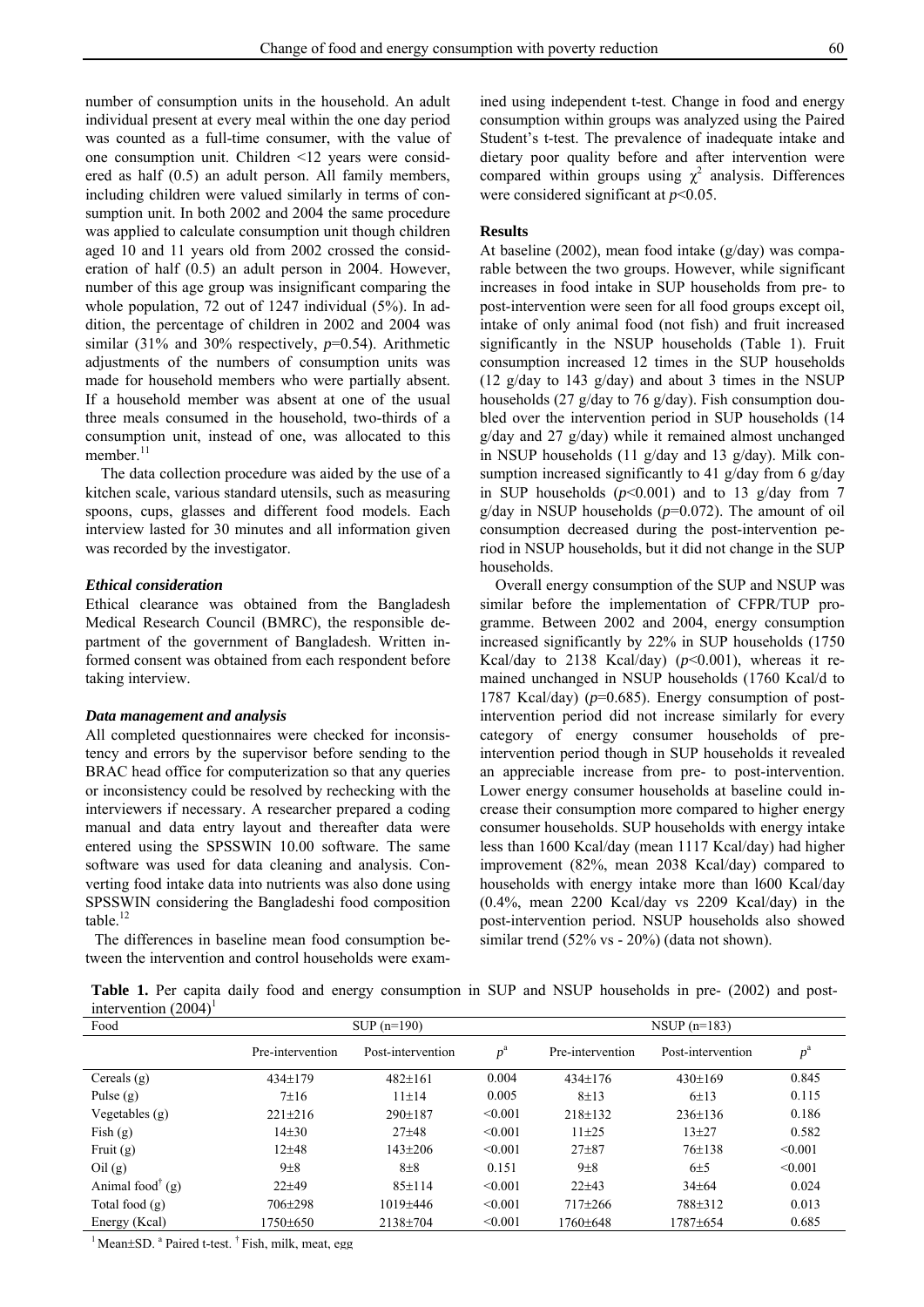**Table 2.** Daily dietary quality indices for the SUP and NSUP households during pre- and post-intervention

|                                                      |                      | $SUP (n=190)$         |                                  | $NSUP (n=183)$       |                       |                            |
|------------------------------------------------------|----------------------|-----------------------|----------------------------------|----------------------|-----------------------|----------------------------|
| Indicator                                            | Pre-<br>intervention | Post-<br>intervention |                                  | Pre-<br>intervention | Post-<br>intervention |                            |
| No. of different foods per day                       | $3.7\pm0.99$         | $5.6 \pm 1.6$         | $\leq 0.001^a$                   | $3.9 \pm 1.1$        | $4.4 \pm 1.3$         | $\leq 0.001^a$             |
| % Energy from cereals<br>% Energy from animal source | 84.5<br>1.3          | 78.4<br>3.2           | $\leq 0.001^b$<br>$\leq 0.001^b$ | 84.2<br>1.2          | 82.6<br>1.8           | $0.160^{b}$<br>$0.020^{b}$ |

 $<sup>1</sup>$  Mean $\pm$ SD.  $<sup>a</sup>$  Paired t-test.  $<sup>b</sup>$  Chi square</sup></sup></sup>

Table 3. Change of food (g/day) and energy (Kcal/day) consumption between 2002 and 2004 by sex of the household  $head<sup>1</sup>$ 

| Sex of HH head    | Cereals       | Vegetables    | Animal food <sup>†</sup> | Oil      | Total food | Energy   |  |  |
|-------------------|---------------|---------------|--------------------------|----------|------------|----------|--|--|
|                   |               |               | <b>SUP</b>               |          |            |          |  |  |
| Pre-intervention  |               |               |                          |          |            |          |  |  |
| Male $(n=90)$     | 475±179       | 198±96        | $25 + 42$                | $9+9$    | 733±227    | 1880±634 |  |  |
| Female $(n=100)$  | 398±171       | 242±283       | 19±54                    | $10\pm8$ | 681±341    | 1632±644 |  |  |
| $p^{\rm a}$       | 0.003         | 0.163         | 0.426                    | 0.206    | 0.232      | 0.008    |  |  |
|                   |               |               | Post-intervention        |          |            |          |  |  |
| Male $(n=88)$     | $474 \pm 139$ | $245 \pm 124$ | $71 + 78$                | 7±7      | 916±341    | 2024±590 |  |  |
| Female $(n=102)$  | 489±179       | 329±221       | $96 \pm 136$             | 9±9      | 1107±505   | 2236±779 |  |  |
| $p^{\rm a}$       | 0.539         | 0.002         | 0.138                    | 0.014    | 0.003      | 0.038    |  |  |
| <b>NSUP</b>       |               |               |                          |          |            |          |  |  |
|                   |               |               | Pre-intervention         |          |            |          |  |  |
| Male $(n=98)$     | 466±197       | 202±112       | $24 + 43$                | $8\pm4$  | 746±260    | 1870±702 |  |  |
| Female $(n=85)$   | 396±140       | $235 \pm 150$ | 19±43                    | 10±11    | 684±272    | 1633±557 |  |  |
| $p^{\rm a}$       | 0.007         | 0.095         | 0.405                    | 0.037    | 0.118      | 0.013    |  |  |
| Post-intervention |               |               |                          |          |            |          |  |  |
| Male $(n=102)$    | 424±158       | 224±117       | $32 + 45$                | 6±5      | 756±272    | 1738±609 |  |  |
| Female $(n=81)$   | 439±183       | 251±157       | 37±82                    | 7±6      | 830±354    | 1848±706 |  |  |
| $p^{\rm a}$       | 0.552         | 0.183         | 0.576                    | 0.033    | 0.110      | 0.260    |  |  |

 $1$  Mean $\pm$ SD.  $^{\text{a}}$  Independent t-test.  $^{\dagger}$  Fish, milk, meat, egg

Dietary quality increased in both intervention and control households. More diverse diets were consumed after intervention compared to pre-intervention. However, increment was more pronounced in SUP household than NSUP household  $(p<0.001)$  though at baseline it was similar  $(p=0.169)$ . The percentage of energy derived from cereals has dropped to 78% in 2004 (post intervention) from 85% in 2002 (pre intervention) in SUP households. On the other hand it remained almost constant in the NSUP households over time. Meanwhile, the percentage of energy from animal sources has risen 3 times from 1% to 3% in SUP households, and it did not increase at similar trend in NSUP households (Table 2).

The data on mean daily consumption of selected food groups and energy for SUP and NSUP households according to the sex of the household head are presented in Table 3. At baseline, mean consumption of cereals, animal food, total food and energy was significantly higher in male-headed households of SUP and NSUP. Vegetable consumption was found more in female-headed households but the difference was not significant. In 2004, intake of total energy, total food, oil and vegetables increased significantly in female-headed SUP households compared to male-headed households. Female-headed NSUP households were also found to consume more food and energy than male-headed households but again, the differences were not significant.

Over the two years intervention the marital status of 12% household heads changed. In currently-married group 92% were male-headed and in not currently married group all households were women-headed (widow, divorced, separated). The households where headship did not change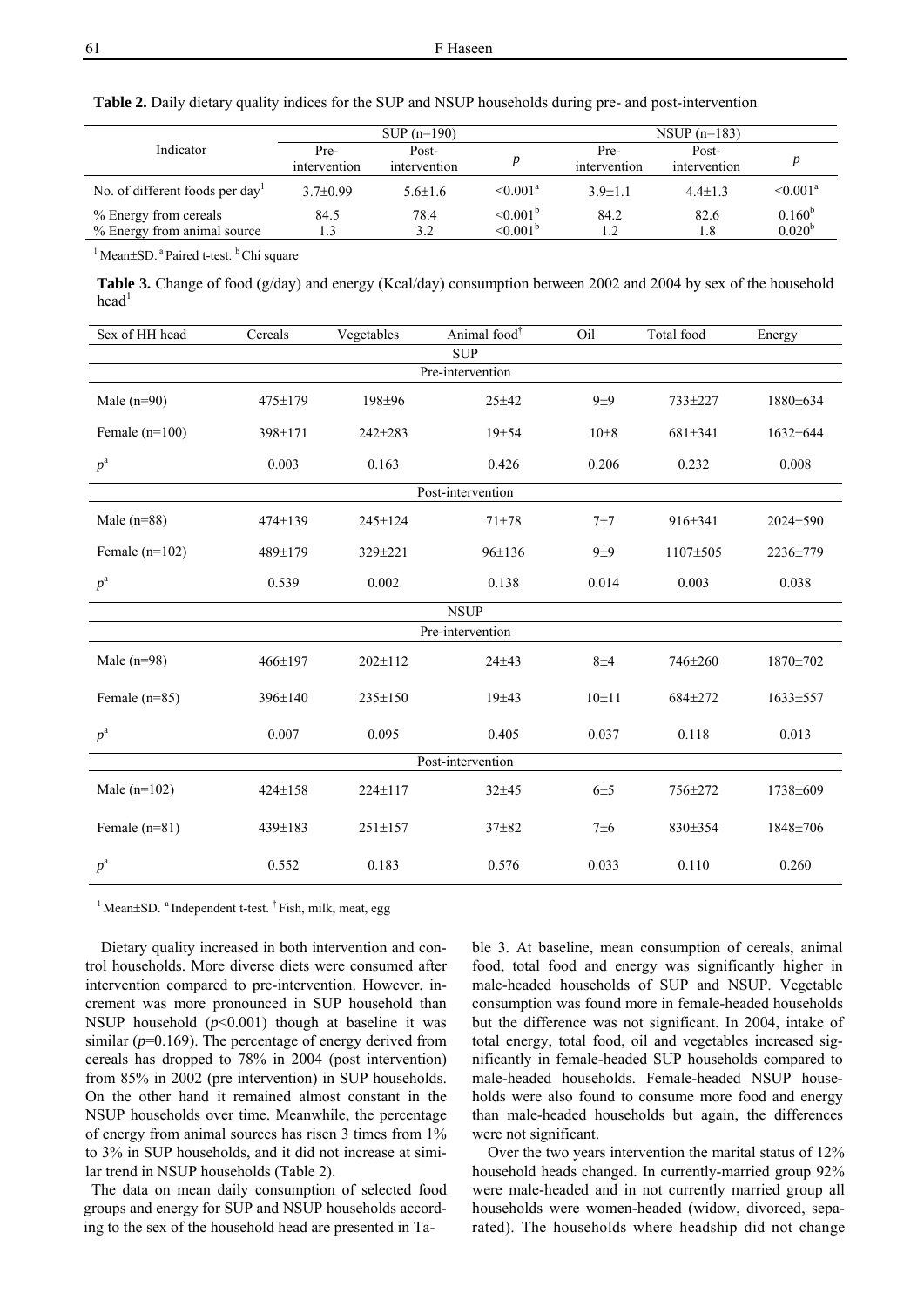|                                                 | Pre-intervention    |                                                                  |             | Post-intervention   |                                                                  |             |  |
|-------------------------------------------------|---------------------|------------------------------------------------------------------|-------------|---------------------|------------------------------------------------------------------|-------------|--|
|                                                 | Married<br>$(n=96)$ | Not currently<br>married <sup><math>\ddagger</math></sup> (n=68) | $p^{\rm a}$ | Married<br>$(n=96)$ | Not currently<br>married <sup><math>\ddagger</math></sup> (n=68) | $p^{\rm a}$ |  |
| Cereals $(g)$                                   | $463 \pm 183$       | $407 \pm 178$                                                    | 0.054       | $472 + 142$         | $499 \pm 183$                                                    | 0.306       |  |
| Pulses $(g)$                                    | $6+12$              | $10+21$                                                          | 0.199       | $10+12$             | $12\pm 16$                                                       | 0.451       |  |
| Vegetables $(g)$                                | $192 + 98$          | 245±327                                                          | 0.133       | $244+120$           | $345 \pm 238$                                                    | < 0.001     |  |
| Fish $(g)$                                      | $18+32$             | 6±15                                                             | 0.003       | $24 + 35$           | $30 \pm 62$                                                      | 0.511       |  |
| ceil(g)                                         | $9 + 9$             | 9±6                                                              | 0.768       | 6±4                 | $11\pm9$                                                         | < 0.001     |  |
| Fruit $(g)$                                     | 19±62               | $4 + 24$                                                         | 0.069       | $97 \pm 144$        | $191 \pm 258$                                                    | 0.003       |  |
| Animal food <sup><math>\dagger</math></sup> (g) | $25+42$             | $17 + 50$                                                        | 0.267       | $71 + 73$           | $99+151$                                                         | 0.113       |  |
| Total food $(g)$                                | $713 + 240$         | $692\pm382$                                                      | 0.667       | $900\pm312$         | 1168±520                                                         | < 0.001     |  |
| Energy (Kcal)                                   | 1833±655            | $1659 \pm 658$                                                   | 0.096       | $2000 \pm 577$      | $2315 \pm 802$                                                   | 0.004       |  |

**Table 4.** Influence of marital status of the household head on food (g/day) and energy (Kcal/day) consumption in SUP households $<sup>1</sup>$ </sup>

<sup>1</sup> Mean $\pm$ SD. <sup>a</sup> Independent t-test.  $\frac{1}{4}$  Divorced, widow, separated.  $\frac{1}{4}$  Fish, milk, meat, egg

within intervention period were analysed separately and data of intervention households (SUP) were presented in Table 4. In 2002, households with married-head had significantly higher cereals and vegetables intakes compared to households with not currently married head. Energy, total food amount, animal food and fruit consumption was also found higher among married-headed households. Over the years, not currently married-headed households showed significant improvement in food consumption. The consumption of energy, total food amount as well as vegetable, fruit, and meat was significantly higher compared to married-headed households. For NSUP households no significant improvement of food consumption was observed in not currently married households, except vegetables after 2 years (*p*=0.051) (data not shown).

Expenditure on food in SUP households increased significantly over the intervention period, while NSUP households also spent more money on food in 2004 compared to 2002, but the difference was not significant. Per capita daily expenditure on food (PCDEF) per day is considered as an indicator of poverty measurement and Tk. 14.24 is the indication of poverty line.<sup>2</sup> SUP households were able to spend more money after intervention compared to pre-intervention, expenditure on food increased from 61% to 95%, and nearly reached to cross the poverty line, while the NSUP households were far below this line (70%). Before intervention PCDFE was 8.7 Tk in SUP households, it reached to 13.5 Tk after intervention (*p*<0.001); on the other hand in NSUP households PCDEF was 8.9 Tk and 9.9 Tk before and after intervention respectively ( $p=0.08$ ) (data not shown).

#### **Discussion**

Over a period of two years intervention, significant changes were observed in food and energy intake in the SUP households. Cereals, pulses, vegetables, animal foods, and fruits all contributed to an increased total intake of food between 2002 and 2004 in SUP households. Such increases were however, not seen in the NSUP households.

Rice is the main staple food for the Bangladeshi poor households. FAO's food balance sheet shows that the domestic use of rice as food per capita increased over the time.<sup>13</sup> Therefore, falling rice prices and increased income tend to point towards increased availability of rice.<sup>14, 15</sup> The influence of income on consumption of rice was observed in SUP households while no change of rice consumption was found in NSUP households.

The consumption of non-staple food such as pulses, vegetables, meat, fish, egg, milk and fruits in 2004 was much higher compared to 2002 in SUP households. Total animal food consumption was 85 g/day on average, more than four times as high as that in 2002. Food and nutrient per capita values are good indicators of trends in dietary patterns.16 The data clearly show that the energy intake of SUP households increased significantly since 2002. Energy levels increased due to improvement of consumption of meat, egg, milk, fish and fruit but not of oil. This is a point of concern. Nevertheless, the findings of increased consumption of nutrient-dense foods such as vegetables, fish and other animal foods point to the direction of an improved diet in both types of households. However, the increased intake of different food groups was not enough to result in a significant increase in energy intake in NSUP households.

The post-intervention survey of 2004 showed that the SUP household's dietary intake also improved in terms of quality. Foods were more diversified compared to preintervention. The drop in the percentage of energy intake from cereals from 85% to 78% during the intervention was an encouraging indication that SUP households' diet tended to improve towards a more balanced one.<sup>10</sup>

It is pronounced that women-headed households are the 'poorest of the poor', a notion that proliferated not only in developing regions, but at a global scale.17, 18, 19 Jazairy *et*   $al$ <sup>19</sup> and Buvinic and Gupta<sup>20</sup> argue that female-headed households deserve special attention because they face the triple burden of poverty, discrimination, and absence of support as heads of household. According to World Bank the female-headed households are more likely to be poor in rural areas than male-headed households - 45% vs. 39%.21 The same scenario was observed in preintervention period in SUP and NSUP households. After intervention, with reduction of poverty total per capita consumption was found higher in female-headed households, they consumed relatively more nutritionally rich food items such as vegetables, animal food, and their total food and energy intake was significantly higher than the male headed households. Several studies show that if the female head has decision-making power and control over household income, she will invariably spend more on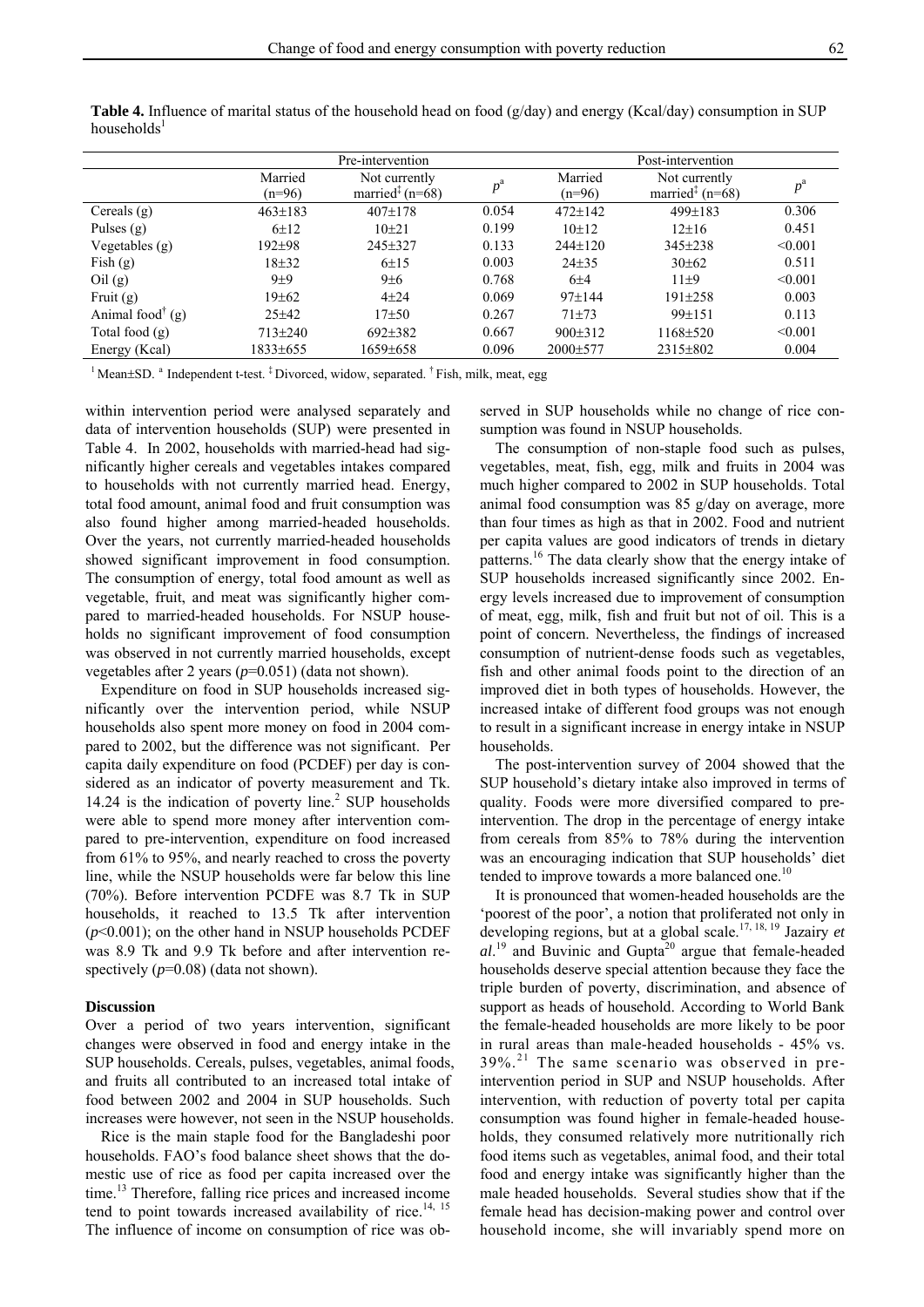household well-being, primarily food.22, 23, 24 Sometimes this recognition has led to development programme that focus on female-headed households. Therefore, CFPR/TUP programme can be considered as successful in terms of reducing vulnerability and increasing the consumption of food and energy in SUP female-headed households.

Households headed by lone women, such as widows, divorced women, or unmarried women are often assumed to be worse-off than two-partner or married womenheaded households because, lacking a 'breadwinning' partner they are not only deprived of an adult male's earnings, but also have relatively more dependents to support.<sup>18, 25, 26</sup> On top of this, single-handed management of income-generation, housework and childcare further compromises economic efficiency and well-being. Households reliant on a single wage have greater risks of destitution that was reflected in lower consumption of food and energy in SUP households headed by not currently married women compared to married-headed households before intervention. CFPR/TUP programme thus appeared to help the widows, divorced and separated household heads to come-out from their misery.

A drawback of collecting data of food group rather than individual food item, is that only energy from average food composition table can be captured, nutrients consumption is ignored. Another limitation of this study was that the study was based on two surveys in 2002 and in 2004 where food consumption data were not collected on individual diet. Therefore, individual food consumption patterns could not be examined.

 A high level of community participation was observed in CFPR/TUP programme implementation. It is possible that targeting of women enabled them to increase their participation in community life, as well as strength their influence on their neighboring poor households. Education regarding food, family welfare and nutrition can be shared by the target women with others in community. Large changes in attitudes to food and feeding behaviour can be observed as a result of such sharing<sup>27</sup> and that may be the reason of the observed increase of consumption of vegetables, fruits and animal food among NSUP households even though they did not get any intervention.

Obviously, when a change in food consumption occurs in the community, there are two critical concerns: (a) the differences in the amount of energy intake (quantity) and (b) the structure of food consumption (quality). CFPR/TUP programme in improving consumption of food during two years was successful. This programme can be considered to be an effective solution for poverty alleviation, dietary improvement and the prevention of malnutrition among ultra poor households. Their dietary intake clearly improved in terms of both quality and quantity.

The study concluded that improving the capacity of poor rural households in managing their livelihood, has a direct impact on a family's ability to challenge the vicious circle of poverty and can significantly increase their consumption of food as well as energy. Poverty reduction programme in Bangladesh has shown tangible improvement in food security status at the poorest household level that may be replicable in other developing countries.

# **Acknowledgements**

CFPR/TUP programme including research was funded by BRAC Donor Consortium consisting of DFID, CIDA, EC, NO-VIB, WFP, AKFC and BRAC.

#### **References**

- 1. Bangladesh Bureau of Statistics (BBS). Report of the household income and expenditure survey, 2000. Dhaka: BBS, 2003: 37-52.
- 2. BRAC. Towards a profile of the ultra poor in Bangladesh: findings from CFPR/TUP baseline survey. Dhaka and Ottawa: BRAC and Aga Khan Foundation Canada, 2004. Available at : http://www.bracresearch.org/highlights/ cfpr\_tup\_baseline\_survey.pdf. Accessed in June 2006.
- 3. Quisumbing AR, Maluccio JA. Intrahouseholds allocation and gender relations: new empirical evidence from four developing countries. IFPRI Discussion Paper 84. Washington, DC: International Food Policy Research Institute, 1999. **Available** at: http://web1.msue.msu.edu/intext/global/womenfood.pdf. Accessed in July 2006.
- 4. Smith LC, Haddad L. Explaining child malnutrition in developing countries. A cross-country analysis. IFPRI Research Report 111. Washington, DC: International Food Policy Research Institute, 2000. Available at: http://www. ifpri.org/pubs/abstract/abstr111.htm. Accessed in July 2006.
- 5. Nielsen H, Roos N, Thilsted SH. The impact of semiscavenging poultry production on the consumption of animal source foods by women and girls in Bangladesh. J Nutr 2003; 133: 4027S-30S.
- 6. CFPR/TUP Research Team. Stories of targeting: process documentation of selecting the ultra poor for the CFPR/TUP programme. CFPR/TUP Working Paper Series No. 1. Dhaka and Ottawa: BRAC and Aga Khan Foundation Canada, 2004. Available at: http://www. bracresearch.org/workingpapers/stories\_of\_targeting\_pdf. pdf. Accessed in January 2006
- 7. Bangladesh Bureau of Statistics (BBS). Child nutrition survey of Bangladesh 2000. Dhaka: BBS, 2003: 23.
- 8. Halder S. Baseline report on agroeconomic and social vulnerability assessment for the Bangladesh Food Insecurity and Vulnerability Information and Mapping Systems (FIVIMS). Dhaka: Government of Bangladesh, 2004. Available at: http://www.fao.org/docrep/008/y5529e/ y5529e00.htm. Accessed in March 2006.
- 9. Ali SMK, Pramanik MMA. Conversion factors and dietary calculation. Institute of Nutrition and Food Science, University of Dhaka, Bangladesh, 1991: 5-31.
- 10. Bangladesh National Nutrition Council (BNNC). Food and nutrition policy of Bangladesh. Dhaka: BNNC, 1999.
- 11. Food and Agriculture Organization of the United Nations (FAO). Manual of household food consumption surveys. FAO Nutritional Studies No. 18. Rome: FAO, 1967.
- 12. Darnton-Hill I, Hassan N, Karim R, Duthie MR. Tables of nutrient composition of Bangladeshi foods. Dhaka: Helen Keller International, 1988.
- 13. Food and Agriculture Organization of the United Nations (FAO). Food balance sheet of Bangladesh 1981 and 1995. Statistics Division, FAO, 2001. Available at: http:/apps. fao.org/page/collections?subject=nutrition. Accessed in March 2004.
- 14. Ahmed AU. Patterns of food consumption and nutrition in rural Bangladesh. Washington, DC: International Food Policy Research Institute, 1993: 1-9.